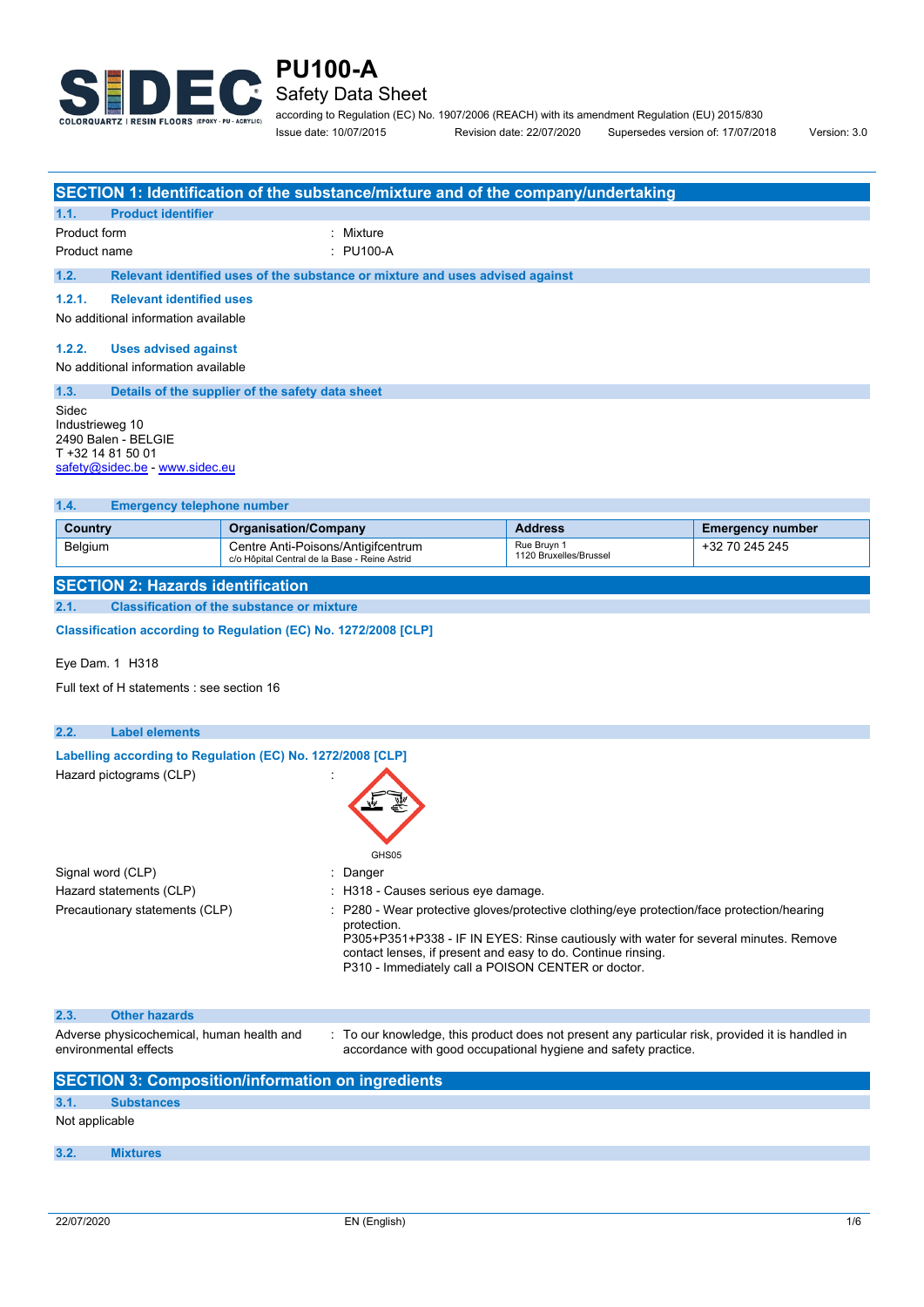### Safety Data Sheet

according to Regulation (EC) No. 1907/2006 (REACH) with its amendment Regulation (EU) 2015/830

| <b>Name</b> | <b>Product identifier</b>                                                | $\%$ | <b>Classification according to</b><br><b>Regulation (EC) No.</b><br>1272/2008 [CLP] |
|-------------|--------------------------------------------------------------------------|------|-------------------------------------------------------------------------------------|
|             | (CAS-No.) 2530-83-8<br>(EC-No.) 219-784-2<br>(REACH-no) 01-2119513212-58 | $-5$ | Eye Dam. 1, H318                                                                    |

Full text of H-statements: see section 16

| <b>SECTION 4: First aid measures</b>                                                  |                                                                                                                                                                                                   |
|---------------------------------------------------------------------------------------|---------------------------------------------------------------------------------------------------------------------------------------------------------------------------------------------------|
| <b>Description of first aid measures</b><br>4.1.                                      |                                                                                                                                                                                                   |
| First-aid measures general                                                            | : If you feel unwell, seek medical advice (show the label where possible).                                                                                                                        |
| First-aid measures after inhalation                                                   | : No special measures required.                                                                                                                                                                   |
| First-aid measures after skin contact                                                 | Wash skin with soap and water.                                                                                                                                                                    |
| First-aid measures after eye contact                                                  | IF IN EYES: Rinse cautiously with water for several minutes. Remove contact lenses, if present<br>and easy to do. Continue rinsing. If eye irritation persists: Get medical advice and attention. |
| First-aid measures after ingestion                                                    | : Rinse mouth out with water. Do not give an unconscious person anything to drink.                                                                                                                |
| 4.2.<br>Most important symptoms and effects, both acute and delayed                   |                                                                                                                                                                                                   |
| No additional information available                                                   |                                                                                                                                                                                                   |
| 4.3.                                                                                  | Indication of any immediate medical attention and special treatment needed                                                                                                                        |
| Treat symptomatically.                                                                |                                                                                                                                                                                                   |
| <b>SECTION 5: Firefighting measures</b>                                               |                                                                                                                                                                                                   |
| 5.1.<br><b>Extinguishing media</b>                                                    |                                                                                                                                                                                                   |
| Suitable extinguishing media                                                          | : dry extinguishing powder. Carbon dioxide. Sand.                                                                                                                                                 |
| Unsuitable extinguishing media                                                        | : Water. Use water stream to cool containers.                                                                                                                                                     |
| 5.2.<br>Special hazards arising from the substance or mixture                         |                                                                                                                                                                                                   |
| Hazardous decomposition products in case of<br>fire                                   | : Carbon monoxide. carbon dioxide (CO2). Acrolein.                                                                                                                                                |
| 5.3.<br><b>Advice for firefighters</b>                                                |                                                                                                                                                                                                   |
| Firefighting instructions                                                             | : Wear gas tight chemically protective clothing in combination with self contained breathing<br>apparatus.                                                                                        |
| <b>SECTION 6: Accidental release measures</b>                                         |                                                                                                                                                                                                   |
|                                                                                       |                                                                                                                                                                                                   |
| 6.1.<br>Personal precautions, protective equipment and emergency procedures           |                                                                                                                                                                                                   |
| General measures                                                                      | : Contact with walking surface may result in formation of slippery film/falling hazard.                                                                                                           |
|                                                                                       |                                                                                                                                                                                                   |
| 6.1.1.<br>For non-emergency personnel                                                 |                                                                                                                                                                                                   |
| No additional information available                                                   |                                                                                                                                                                                                   |
| 6.1.2.<br>For emergency responders                                                    |                                                                                                                                                                                                   |
| No additional information available                                                   |                                                                                                                                                                                                   |
| 6.2.<br><b>Environmental precautions</b>                                              |                                                                                                                                                                                                   |
| where its accumulation can be dangerous.                                              | Prevent liquid from entering sewers, watercourses, underground or low areas. Prevent from entering sewers, basements and workpits, or any place                                                   |
| 6.3.<br>Methods and material for containment and cleaning up                          |                                                                                                                                                                                                   |
| For containment                                                                       | Absorb with liquid-binding material (e.g. sand, diatomaceous earth, acid- or universal binding<br>agents).                                                                                        |
| Other information                                                                     | Concerning disposal elimination after cleaning, see section 13.                                                                                                                                   |
| 6.4.<br><b>Reference to other sections</b>                                            |                                                                                                                                                                                                   |
| Concerning disposal elimination after cleaning, see section 13. See Headings 7 and 8. |                                                                                                                                                                                                   |
| <b>SECTION 7: Handling and storage</b>                                                |                                                                                                                                                                                                   |
| 7.1.<br><b>Precautions for safe handling</b>                                          |                                                                                                                                                                                                   |
| Additional hazards when processed                                                     | : Segregate from oxidant gases and other oxidants in store. Keep away from naked flames/heat.                                                                                                     |
| 7.2.<br>Conditions for safe storage, including any incompatibilities                  |                                                                                                                                                                                                   |
| <b>Technical measures</b>                                                             | Use water spray to cool exposed surfaces.                                                                                                                                                         |
| Storage conditions                                                                    | Protect from sunlight.                                                                                                                                                                            |
| Storage temperature                                                                   | $10 - 30$                                                                                                                                                                                         |
| Information on mixed storage                                                          | Strong oxidizing agents.                                                                                                                                                                          |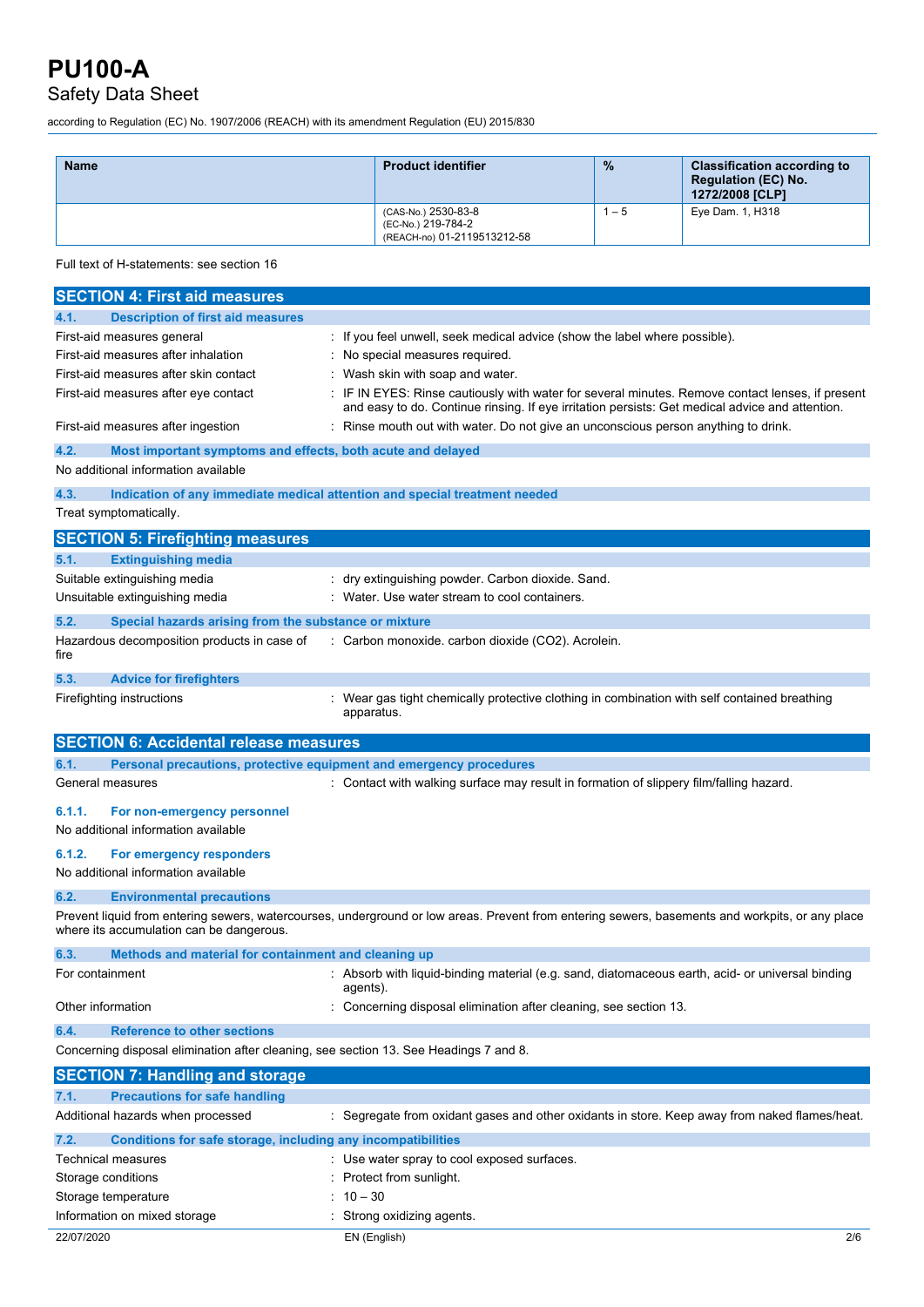### Safety Data Sheet

according to Regulation (EC) No. 1907/2006 (REACH) with its amendment Regulation (EU) 2015/830

|  | Storage area |  |
|--|--------------|--|

age area : TRGS 510: Storage of hazardous substances in non-stationary containers.

| 7.3. | <b>Specific end use(s)</b> |  |
|------|----------------------------|--|
|      |                            |  |

## **SECTION 8: Exposure controls/personal protection 8.1. Control parameters** No additional information available **8.2. Exposure controls**

: Gloves. Safety glasses.

- 
- Hand protection **in the contract of the Contract Serverse** entering in Protective gloves
- Eye protection **in the security glasses** which protect from splashes
- Skin and body protection **in the suitable protective clothing** : Wear suitable protective clothing
- Respiratory protection in the control of the control of the Respiratory protection



| <b>SECTION 9: Physical and chemical properties</b>            |                          |
|---------------------------------------------------------------|--------------------------|
| 9.1.<br>Information on basic physical and chemical properties |                          |
| Physical state                                                | Liquid                   |
| Colour                                                        | Cream.                   |
| Odour                                                         | characteristic.          |
| Odour threshold                                               | No data available        |
| рH                                                            | No data available        |
| Relative evaporation rate (butylacetate=1)                    | No data available        |
| Melting point                                                 | Not applicable           |
| Freezing point                                                | No data available        |
| Boiling point                                                 | > 300                    |
| Flash point                                                   | > 200                    |
| Auto-ignition temperature                                     | >450                     |
| Decomposition temperature                                     | > 200 °C                 |
| Flammability (solid, gas)                                     | Not applicable           |
| Vapour pressure                                               | $0.3$ hPa                |
| Relative vapour density at 20 °C                              | No data available        |
| Relative density                                              | No data available        |
| Density                                                       | $1,25$ g/cm <sup>3</sup> |
| Solubility                                                    | No data available        |
| Partition coefficient n-octanol/water (Log Pow)               | No data available        |
| Viscosity, kinematic                                          | No data available        |
| Viscosity, dynamic                                            | $< 15000$ mPa $\cdot$ s  |
| <b>Explosive properties</b>                                   | No data available        |
| Oxidising properties                                          | No data available        |
| <b>Explosive limits</b>                                       | No data available        |
| 9.2.<br><b>Other information</b>                              |                          |

#### No additional information available

|                  | <b>SECTION 10: Stability and reactivity</b> |
|------------------|---------------------------------------------|
| 10.1.            | <b>Reactivity</b>                           |
|                  | The substance decomposes. >200 °.           |
| 10.2.            | <b>Chemical stability</b>                   |
|                  | Stable under normal conditions.             |
| 10.3.            | <b>Possibility of hazardous reactions</b>   |
| Not established. |                                             |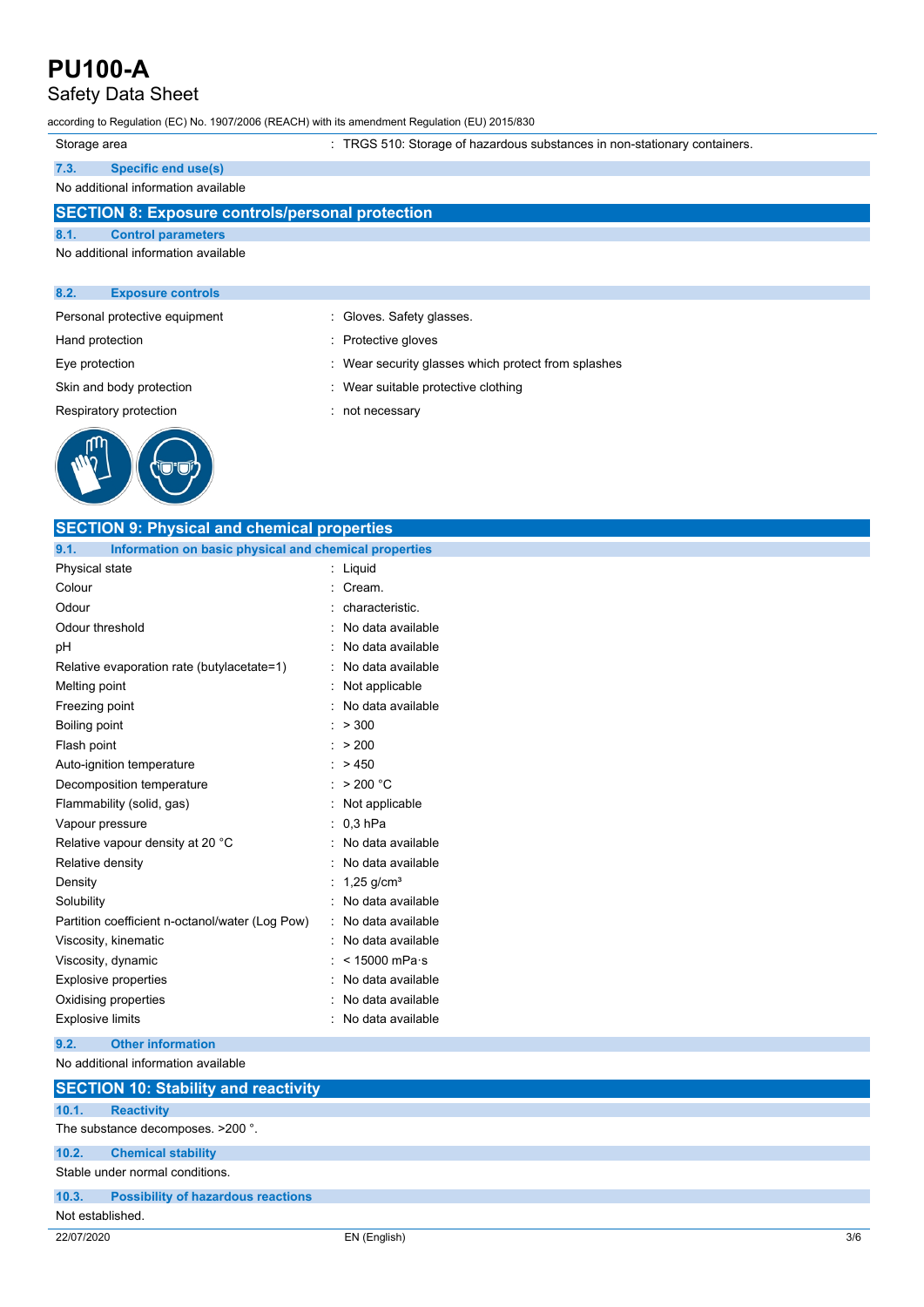## Safety Data Sheet

according to Regulation (EC) No. 1907/2006 (REACH) with its amendment Regulation (EU) 2015/830

| 10.4. | <b>Conditions to avoid</b>                                         |
|-------|--------------------------------------------------------------------|
|       | No flames, no sparks. Eliminate all sources of ignition.           |
| 10.5. | Incompatible materials                                             |
|       | Material(s) to avoid. Strong bases. Strong acids. Oxidizing agent. |
| 10.6. | <b>Hazardous decomposition products</b>                            |

No additional information available

| <b>SECTION 11: Toxicological information</b>  |                                                                                                                                  |
|-----------------------------------------------|----------------------------------------------------------------------------------------------------------------------------------|
| Information on toxicological effects<br>11.1. |                                                                                                                                  |
| Acute toxicity                                | : Not classified                                                                                                                 |
| $(2530 - 83 - 8)$                             |                                                                                                                                  |
| LD50 oral rat                                 | 8025 mg/kg bodyweight (Equivalent to or corresponding to OECD 401, Rat, Male / Female,<br>Experimental value, Oral)              |
| LD50 dermal rabbit                            | 4250 mg/kg bodyweight (Equivalent to or corresponding to OECD 402, 24 h, Rabbit, Male,<br>Experimental value, Dermal)            |
| LC50 inhalation rat (mg/l)                    | > 5,3 mg/l air (Equivalent to or corresponding to OECD 403.4 h, Rat, Male / female,<br>Experimental value, Inhalation (aerosol)) |
| Skin corrosion/irritation                     | Not classified                                                                                                                   |
| Serious eye damage/irritation                 | : Causes serious eye damage.                                                                                                     |
| Respiratory or skin sensitisation             | : Not classified                                                                                                                 |
| Germ cell mutagenicity                        | : Not classified                                                                                                                 |
| Carcinogenicity                               | : Not classified                                                                                                                 |
| Reproductive toxicity                         | : Not classified                                                                                                                 |
| STOT-single exposure                          | : Not classified                                                                                                                 |
| STOT-repeated exposure                        | : Not classified                                                                                                                 |
| Aspiration hazard                             | : Not classified                                                                                                                 |
| <b>PU100-A</b>                                |                                                                                                                                  |
| Viscosity, kinematic                          | $< 12000$ mm <sup>2</sup> /s                                                                                                     |

### **SECTION 12: Ecological information**

|--|

| $(2530 - 83 - 8)$       |                                                                                                        |
|-------------------------|--------------------------------------------------------------------------------------------------------|
| $LC50$ fish 1           | 55 mg/l (EU method C.1, 96 h, Cyprinus carpio, Semi-static system, Fresh water,<br>Experimental value) |
| EC50 Daphnia 1          | 473 - 710 mg/l (48 h, Daphnia magna, Literature)                                                       |
| LC50 fish 2             | 237 mg/l (96 h, Salmo gairdneri, Static system, Literature, Young)                                     |
| EC50 Daphnia 2          | 324 mg/l (LC50; US EPA; 48 h; Simocephalus vetulus; Static system; Fresh water;<br>Experimental value) |
| ErC50 (algae)           | 350 mg/l (72 h, Selenastrum capricornutum, Literature)                                                 |
| Threshold limit algae 1 | 119 mg/l (EC50; US EPA; 7 days; Anabaena flosaguae; Static system; Fresh water;<br>Experimental value) |
| Threshold limit algae 2 | 250 mg/l (EbC50; 72 h; Selenastrum capricornutum)                                                      |

#### **12.2. Persistence and degradability**

| $(2530 - 83 - 8)$                                  |                                         |
|----------------------------------------------------|-----------------------------------------|
| Persistence and degradability                      | Water: Not biodegradable.               |
| 12.3.<br><b>Bioaccumulative potential</b>          |                                         |
| $(2530 - 83 - 8)$                                  |                                         |
| Partition coefficient n-octanol/water (Log Pow)    | -0,92 (estimated value)                 |
| Bioaccumulative potential                          | No bioaccumulation expected.            |
| 12.4.<br><b>Mobility in soil</b>                   |                                         |
| $(2530 - 83 - 8)$                                  |                                         |
| Ecology - soil                                     | No supplementary information available. |
| 12.5.<br><b>Results of PBT and vPvB assessment</b> |                                         |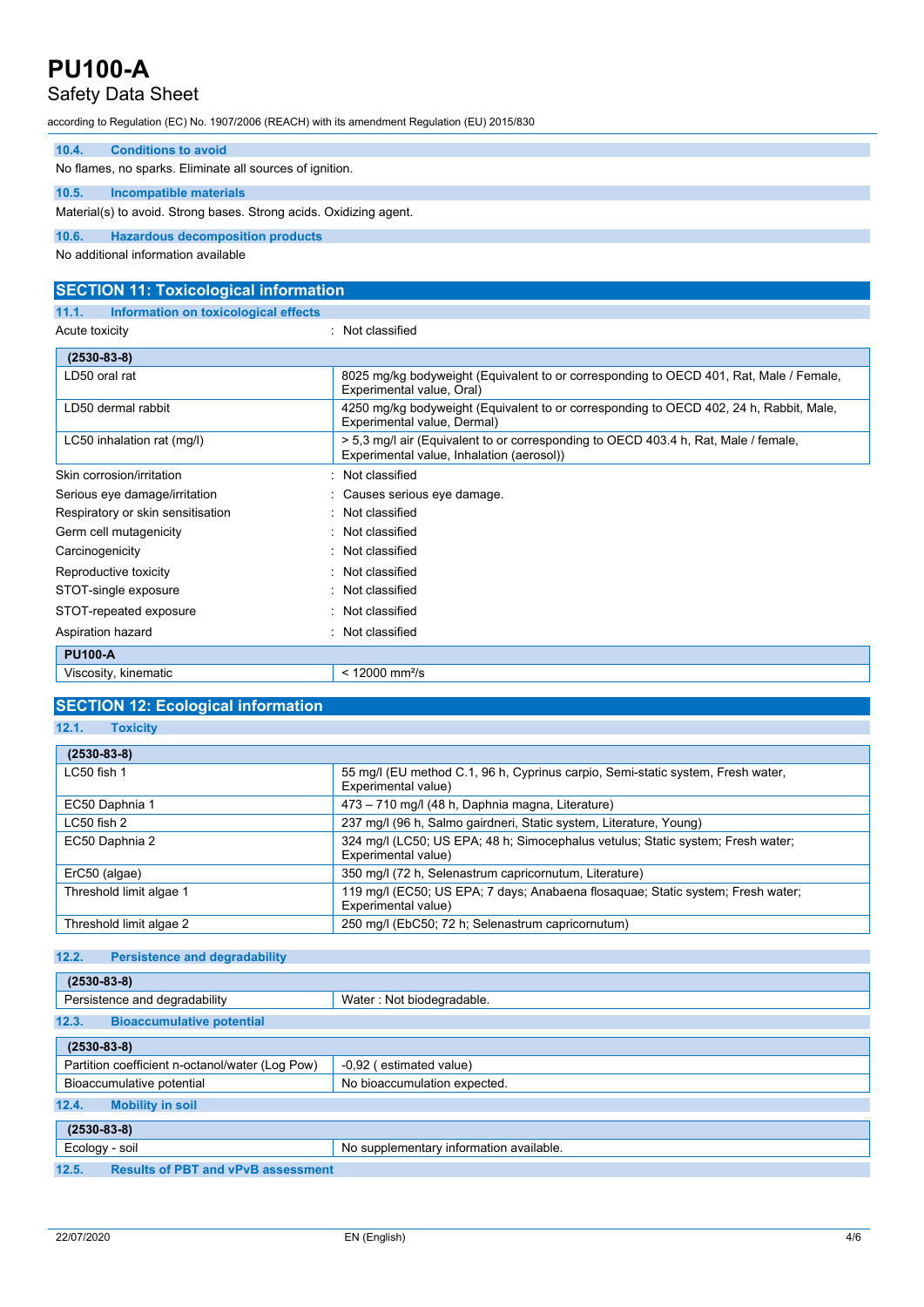## Safety Data Sheet

according to Regulation (EC) No. 1907/2006 (REACH) with its amendment Regulation (EU) 2015/830

| <b>Component</b>                                 |                                                                                                                                                                                 |
|--------------------------------------------------|---------------------------------------------------------------------------------------------------------------------------------------------------------------------------------|
| $(2530-83-8)$                                    | This substance/mixture does not meet the PBT criteria of REACH regulation, annex XIII<br>This substance/mixture does not meet the vPvB criteria of REACH regulation, annex XIII |
| <b>Other adverse effects</b><br>12.6.            |                                                                                                                                                                                 |
| No additional information available              |                                                                                                                                                                                 |
| <b>SECTION 13: Disposal considerations</b>       |                                                                                                                                                                                 |
| 13.1.<br><b>Waste treatment methods</b>          |                                                                                                                                                                                 |
| Regional legislation (waste)                     | Ensure all national/local regulations are observed. Disposal must be done according to official<br>regulations.                                                                 |
| Waste treatment methods                          | Do not dispose of with domestic waste.                                                                                                                                          |
| Sewage disposal recommendations                  | Clean using water and a detergent.                                                                                                                                              |
| Ecology - waste materials                        | Avoid release to the environment.                                                                                                                                               |
| <b>SECTION 14: Transport information</b>         |                                                                                                                                                                                 |
| In accordance with ADR / RID / IMDG / IATA / ADN |                                                                                                                                                                                 |
| 14.1.<br><b>UN number</b>                        |                                                                                                                                                                                 |
| Not regulated for transport                      |                                                                                                                                                                                 |
| <b>UN proper shipping name</b><br>14.2.          |                                                                                                                                                                                 |
| Proper Shipping Name (ADR)                       | Not applicable                                                                                                                                                                  |
| Proper Shipping Name (IMDG)                      | Not applicable                                                                                                                                                                  |
| Proper Shipping Name (IATA)                      | Not applicable                                                                                                                                                                  |
| Proper Shipping Name (ADN)                       | Not applicable                                                                                                                                                                  |
| Proper Shipping Name (RID)                       | Not applicable                                                                                                                                                                  |
| 14.3.<br><b>Transport hazard class(es)</b>       |                                                                                                                                                                                 |
| ADR                                              |                                                                                                                                                                                 |
| Transport hazard class(es) (ADR)                 | : Not applicable                                                                                                                                                                |
| <b>IMDG</b>                                      |                                                                                                                                                                                 |
| Transport hazard class(es) (IMDG)                | : Not applicable                                                                                                                                                                |
| <b>IATA</b>                                      |                                                                                                                                                                                 |
| Transport hazard class(es) (IATA)                | : Not applicable                                                                                                                                                                |
| <b>ADN</b>                                       |                                                                                                                                                                                 |
| Transport hazard class(es) (ADN)                 | Not applicable                                                                                                                                                                  |
|                                                  |                                                                                                                                                                                 |
| RID                                              |                                                                                                                                                                                 |
| Transport hazard class(es) (RID)                 | : Not applicable                                                                                                                                                                |
| 14.4.<br><b>Packing group</b>                    |                                                                                                                                                                                 |
| Packing group (ADR)                              | : Not applicable                                                                                                                                                                |
| Packing group (IMDG)                             | Not applicable                                                                                                                                                                  |
| Packing group (IATA)                             | Not applicable                                                                                                                                                                  |
| Packing group (ADN)                              | Not applicable                                                                                                                                                                  |
| Packing group (RID)                              | Not applicable                                                                                                                                                                  |
| 14.5.<br><b>Environmental hazards</b>            |                                                                                                                                                                                 |
| Dangerous for the environment                    | : No                                                                                                                                                                            |
| Marine pollutant                                 | No                                                                                                                                                                              |
| Other information                                | No supplementary information available                                                                                                                                          |
|                                                  |                                                                                                                                                                                 |

#### **14.6. Special precautions for user**

**- Overland transport**

No data available

**- Transport by sea**

No data available